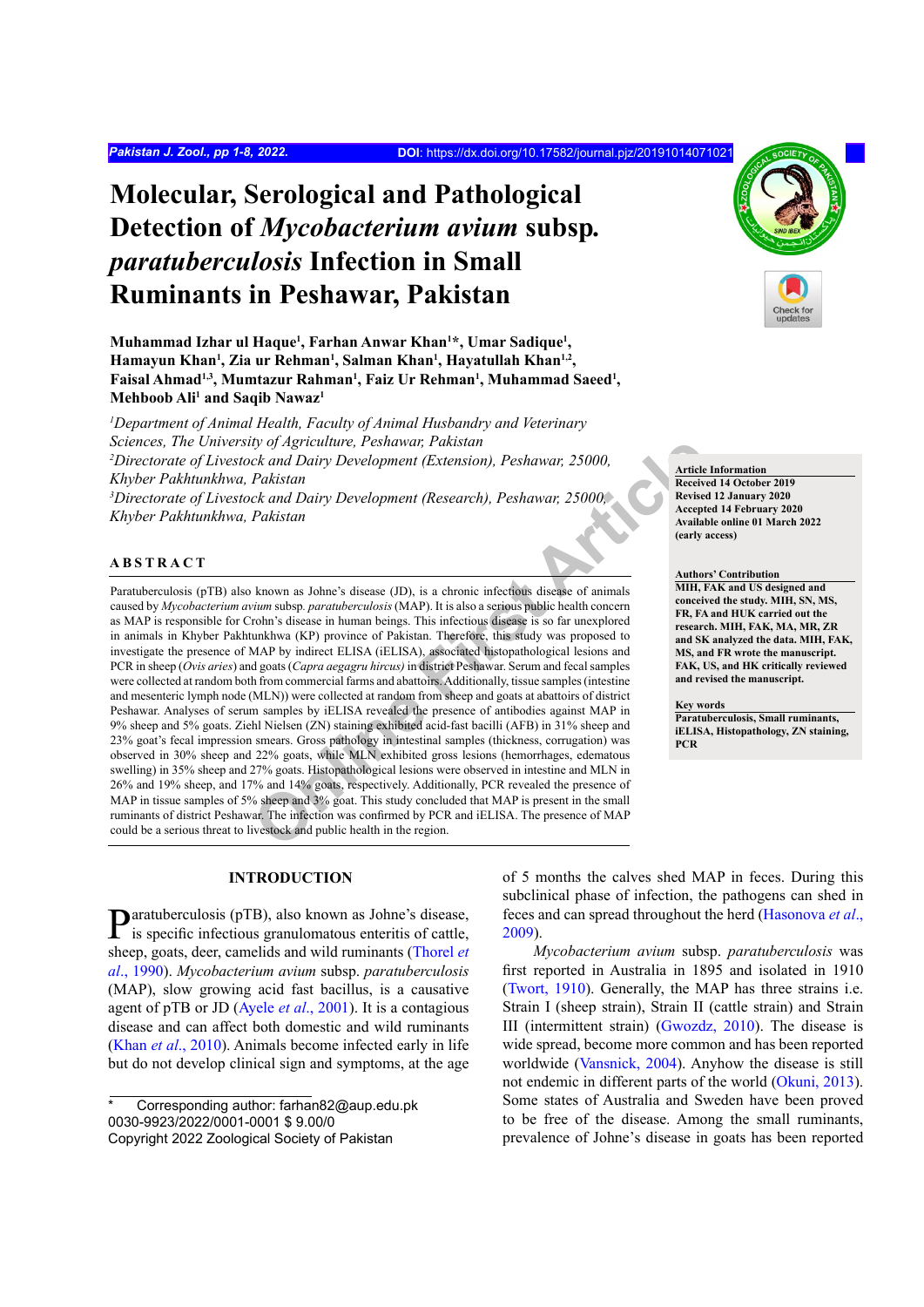from all over the world; in France 62.9% (Mercier *et al*., 2010), in Cyrus 7.9% (Liapi *et al*., 2011), in Argentina 44.1% (Fiorentio *et al*., 2012), in Chile 74.3% (Salgado *et al*., 2007), in USA 76.9% (Manning *et al*., 2002) and in India 79.4% (Singh *et al*., 2013). There are many reports of Johne's disease in sheep and goats from Pakistan. In Punjab 11.19% of ruminants have been previously reported by Sikandar *et al*. (2011).

**Solution** Solution and weight and political collected. A total of 150 (Sheep and may be limited to roughening samples from farms and 200 (Sheep and may be limited to roughening samples from farms and 200 (Sheep and may be During clinical phase of infection from one herd to other the pathogen can be transmitted through contaminated equipment, water, feces and contaminated food. Semen and accessory reproductive organs are the common route through which the male animals may carry MAP (Hines *et al*., 2007; Seyyedin *et al*., 2010). Debility and diarrhea are the main symptoms of pTB in ruminants. The initial symptoms can be subtle and may be limited to roughening of the hair coat, decreased milk production and weight loss. Thick diarrhea mucus and epithelial debris are the symptoms in infected animals. During terminal stage of infection, mild and progressive signs are seen in animals (Beard *et al*., 2001; Khan *et al*., 2010). The transmission of MAP to humans may occur through animal contact, meat and raw milk consumption (Eltholth *et al*., 2009). Therefore, MAP could be cause serious inflammatory bowel disease in humans known as Crohn's disease. Milk and its products are a potential source of infection to humans (Greig *et al*., 1999; Khan *et al*., 2010).

Diagnosis of MAP by culture is a gold standard but is very laborious because of very slow growth of MAP taking 8-16 weeks *in vitro*. Other test like Johnin could be used in live animals for screening of herd or flock but evidences have accumulated about its lower accuracy (Nielsen, 2008). Beside, diagnosis of pTB can also be achieved through direct detection of the pathogen by conventional ZN staining, and polymerase chain reaction (PCR). Diagnosis of MAP infection could be achieved indirectly using gamma interferon assay, enzyme linked immuno–sorbent assay (ELISA), complement fixation test (CFT) and delayed–type hypersensitivity (DTH). Among all these tests PCR is more sensitive and specific method for the detection of MAP. However in antibiotic treated animals sometime detection of MAP via PCR is rather difficult. Therefore, serological method like ELISA is more reliable method, as it could detect MAP antibodies even in treated animals. Histopathology, postmortem lesions and clinical signs are considered as complementary sources of pTB diagnosis.

We have a dense population of sheep and goats in Pakistan. They are posing high risks for numerous infectious diseases. As pTB is one of the most neglected and unexplored infectious diseases studied so far in KPK Province either in large or small ruminants. This study

was undertaken in KPK, Pakistan. We have detected the presence of MAP in small ruminants using molecular and conventional diagnostic tools. The presence of MAP could be a serious threat to livestock and public health in the region.

# **MATERIALS AND METHODS**

#### *Collection of samples*

Samples from the small ruminants were randomly collected at the farms and abattoirs of district Peshawar during December 2017 - January 2018. A total of 150 (Sheep n=75, Goats n=75) serum samples from farms and 200 (Sheep n=100, Goats n=100) from abattoirs were collected. A total of 150 (Sheep n=75, Goats n=75) fecal samples from farms and 200 (Sheep n=100, Goats n=100) from abattoirs were collected. Additionally, 100 intestine and 100 MLN tissues from sheep and 100 each from goats were collected at random from abattoirs. Samples for ZN staining, ELISA and PCR were transported at 4°C, while tissue samples for histopathology were transported in 10 % buffered formalin to Histopathology laboratory, Department of Animal Health, The University of Agriculture, Peshawar. Samples were processed directly or stored at -20°C for further analyses.

# *Serological study*

Blood samples (3-4 ml) were collected aseptically from the jugular vein of each animal. Samples were centrifuged at 4000 rpm for 5 min for the separation of sera. The serum samples were subjected to commercially available ID screen paratuberculosis Indirect ELISA Kit (Innovative Diagnostic Lab lillidale, Uk). Samples were analyzed according to manufacturer instructions.

#### *Gross and histopathology*

Tissue samples from the animals showing AFB in their impression smears were subjected to histopathology as reported elsewhere (Bancroft and Gamble, 2007). Intestinal samples (ileocecal junction) and mesenteric lymph nodes (MLN) were examined for gross pathology. Gross lesions were recorded in the tissue samples, i.e. hemorrhage, mucosal thickening or corrugations, congestion, and edematous swelling, and scored semi quantitatively (Buergelt *et al*., 2000; Khan *et al*., 2010) by severity using a mild (1), moderate (2), and severe (3) scale of assessment. After which suitable segments were incised from these tissue samples for histopathology. Later on these samples were washed overnight in order to remove formalin. Then dehydration, clearing, infiltration, embedding, sectioning and routine H and E staining were carried out on the sections (Bancroft and Gamble, 2007).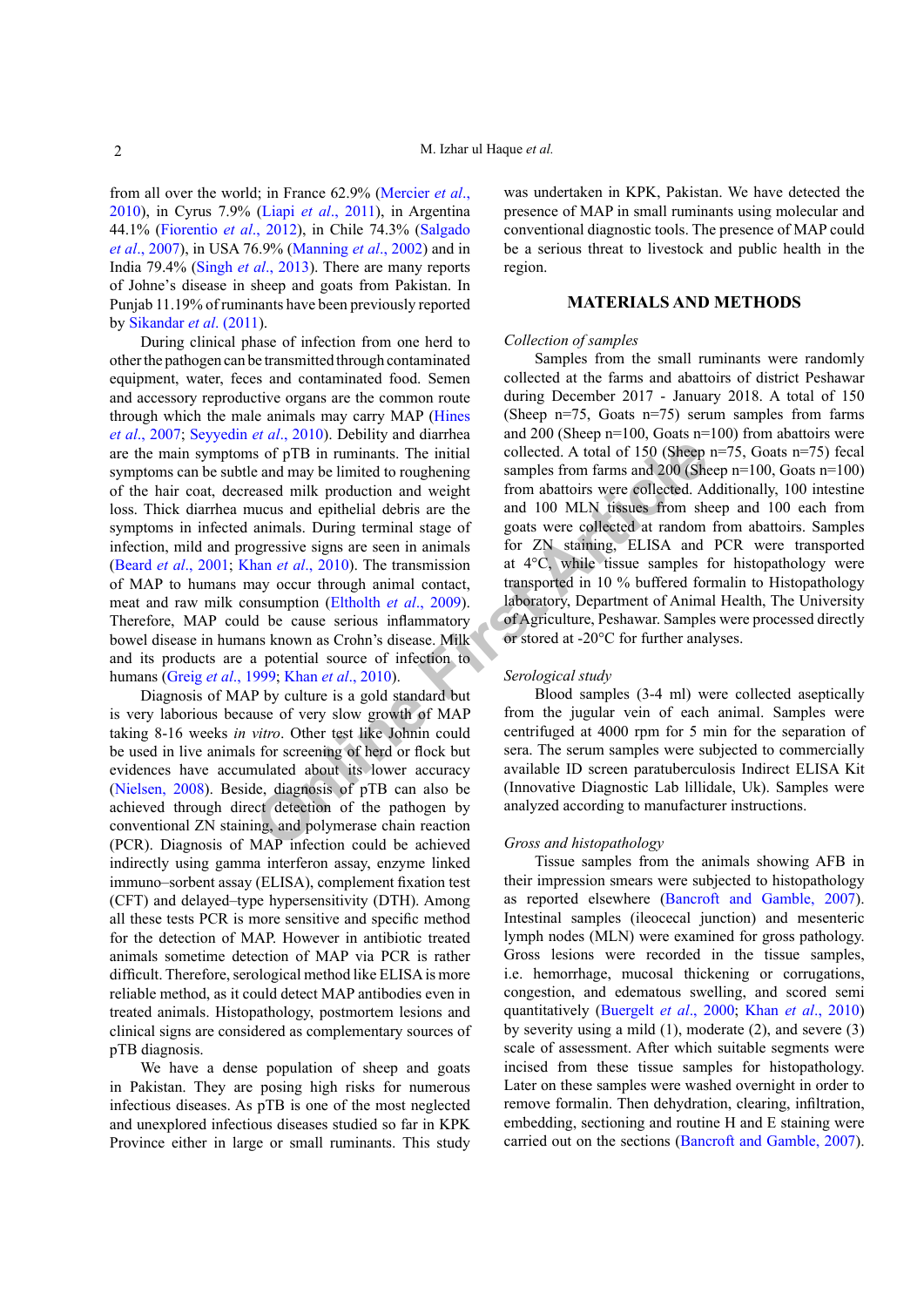In the mucosa and upper portions of the submucosa of the intestinal sections following histopathological changes were observed i.e. infiltration of mononuclear cells along with mild infiltration of neutrophils and eosinophils, atrophy of mucosal crypts, presence of epithelioid cells, mucosal exfoliation, fatty change in the sub-mucosa and muscularis layer. In MLN, degeneration of lymphocytes showing pyknosis and karyolysis, necrotic foci, and lymphoid cell depletion, vacuoles and less lymphocytes in the lymphoid follicles were examined.

#### *Ziehl-Neelsen staining*

Ziehl-Neelsen staining was performed for recording smear positivity for AFB using fecal impression smears as described previously (Cappuccino and Sherman, 2008). In brief, fecal samples were smeared on glass slide. After air drying, fecal impression smears were heat fixed and subjected to ZN staining. After staining, AFB were examined under microscope (100X).

## *DNA extraction of MAP from tissue samples*

Tissues samples (intestinal, MLN) showing gross and histopathology were processed for DNA extraction of MAP. Commercially available DNA extraction kit from tissue samples (NucleoSpin®, Macherey, Nagel, 2012, Germany) was used for the extraction of DNA.

**Table I. Set of primers used for PCR analysis of intestinal tissue infected with** *Mycobacterium avium* **subsp.** *paratuberculosis.*

|                 | Target region Sequence $(5-3)$ | <b>Product size</b> |
|-----------------|--------------------------------|---------------------|
| IS900 of MAP    |                                | $626$ bp            |
| <b>IS900-F</b>  | <b>GTTATTAACGACGCCCAGC</b>     |                     |
| <b>IS900-R</b>  | <b>ACGATGCTGTGTTGGGCGTTA</b>   |                     |
| $IS1311$ of MAP |                                | 550 bp              |
| IS1311-F        | TGAACGGAGCGCATCACGAA           |                     |
| <b>IS1311-R</b> | TGCAGCTGGTGATCTCTGAT           |                     |

#### *PCR analyses*

For the detection of MAP in tissue samples by PCR, two sets of specific primers presented in Table I targeting IS900 and IS1311 of MAP were used as described previously (Khan *et al*., 2010). In brief, PCR was performed using thermal cycler (Bio-Rad, USA). The PCR was conducted in 25  $\mu$ l reaction mixture containing 1X polymerase buffer 2.5 µl, 1 µl MgCl**<sup>2</sup>** , 0.5 µl dNTPs, 0.5 µl of each primer, 0.4 µl Taq polymerase (Thermo scientific, USA) and  $0.5$  µl of genomic DNA, and remaining volume was of nuclease free  $H_2O$ . The amplification was done for

35 cycles at 95ºC for 3 min, 55ºC for 1 min and 72ºC for 5 min. A final extension was done at 72ºC for 10 min. PCR product was run on 1.5% agarose gel in 1X TAE buffer. Product gel was visualized by gel doc system (Fasgene, Germany).

# **Table II. Serological analyses of serum samples collected from small ruminants at Farm/Abattoir by iELISA.**

| <b>Species</b> |                  |                            |                           | Serum samples collected at farm and abattoir |  |  |  |
|----------------|------------------|----------------------------|---------------------------|----------------------------------------------|--|--|--|
|                | Total<br>samples | <b>Positive</b><br>samples | <b>Negative</b><br>sample | % Prevalence                                 |  |  |  |
| Sheep          | 175              | 16                         | 159                       | 9.0                                          |  |  |  |
| Goat           | 175              |                            | 166                       | 5.0                                          |  |  |  |
| Total          | 350              | 25                         | 325                       | 70                                           |  |  |  |
|                |                  |                            |                           |                                              |  |  |  |

*Statistical analysis*

The data collected in the present study were analyzed through descriptive statistics by using SPSS version 20.0 and prevalence was expressed in percentage along with chi square test between the species.

# **RESULTS**

#### *Pathological lesions in tissue samples*

The term of Sherman, 2008).<br>
Solution and Sherman, 2008).<br>
Solution serves small and the prime of the staining, AFB were small and the staining and the staining are beat fixed and the statistical *analysis* of the data col Tissue samples including intestinal (ileo-caecal junction) and MLN from both sheep and goats were examined for gross lesions and histopathological lesions. Out of 100 sheep, 40% animals were emaciated, scored on the basis of atrophy of body fat, and 60% were in normal body condition. Diarrhea was noticed in 17.5% emaciated animals. After slaughtering, intestines from animals (30%) and MLN from 35% animals exhibited various different gross pathology, i.e., hemorrhages, mucosal thickening or corrugation, congestion, and edematous swelling (Table III). In a total of 100 goats, emaciation was observed in 30% of animals and 70% goats were in good body condition. Only six emaciated goats were suffering from diarrhea. Intestinal samples from twenty two animals and MLN from 27 animals were showing various gross lesions (Table III).

> Histopathological lesions were observed in intestinal and MLN samples from 26 % and 19 % sheep, respectively, whereas 17 % and 14 % goats were showing lesions, respectively, in intestine and MLN.

# *Presence of acid fast bacilli (AFB) in fecal impression smears*

Fecal impression smears were analyzed by ZN staining for the presence of AFB. The percent prevalence of AFB in impression smear from small ruminants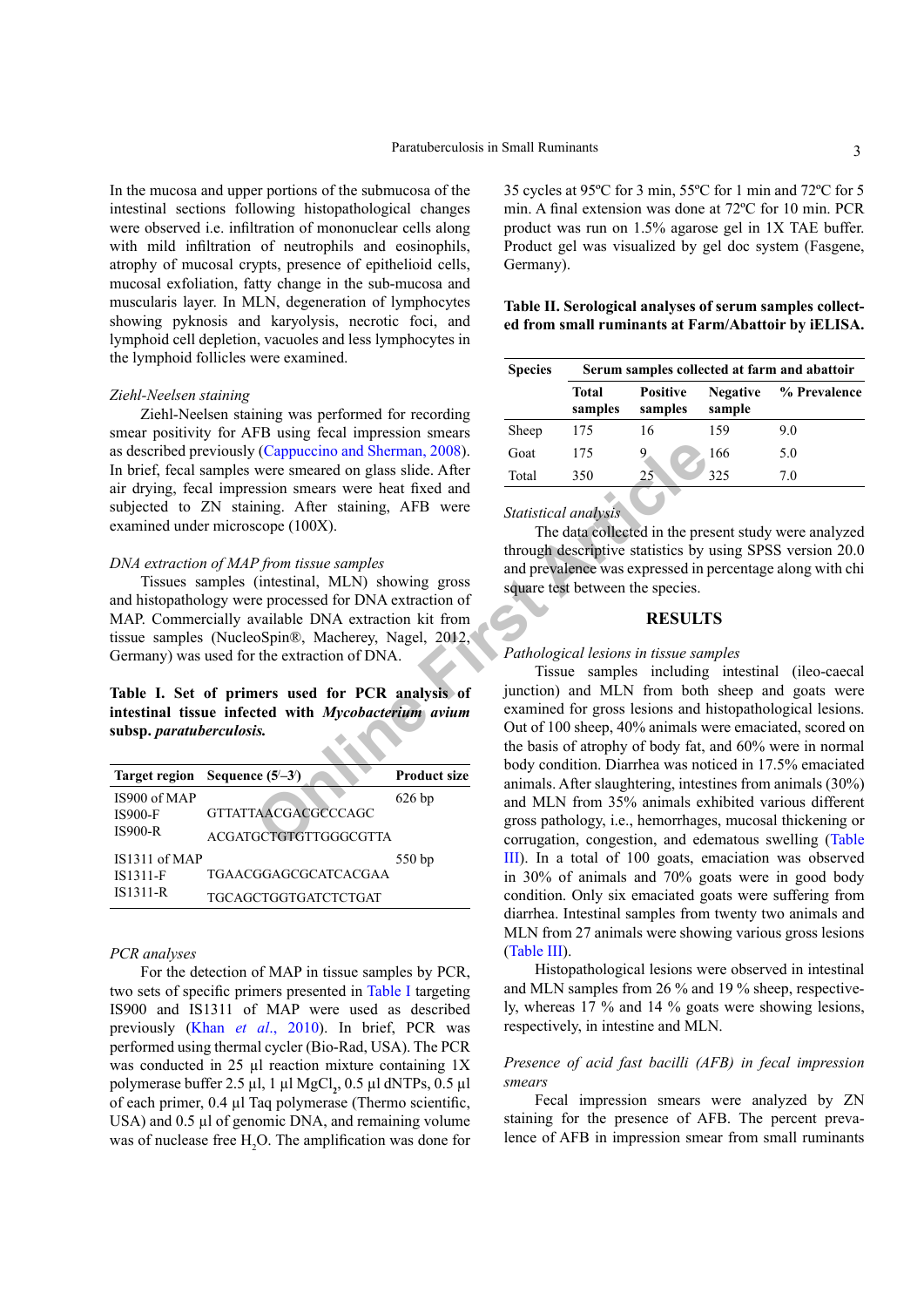| Animal<br><b>Species</b> | Body condition/no.<br>of animals $\frac{6}{6}$ | <b>Types of Tissue No. of samples</b><br>sample | having gross<br>lesion, $n$ $\left(\frac{9}{6}\right)$ | <b>Observed gross lesion</b><br>in tissue samples, | Tissue samples having gross<br>lesion of various degrees $(\% )$ |                      |                      |
|--------------------------|------------------------------------------------|-------------------------------------------------|--------------------------------------------------------|----------------------------------------------------|------------------------------------------------------------------|----------------------|----------------------|
|                          |                                                |                                                 |                                                        | $n$ (%)                                            | Mild                                                             | Moderate             | <b>Severe</b>        |
| Sheep<br>(100)           | Emaciated/40 (40)                              | Intestine<br>MLN                                | 30(30)<br>35(35)                                       | Hg and Cr ES and Cg                                | 6(20)<br>9(25.7)                                                 | 9(30)<br>12(34.2)    | 15(50)<br>14(40)     |
|                          | Normal/ $60(60)$                               | Intestine<br><b>MLN</b>                         | 0(0)<br>0(0)                                           | Hg and Cr ES and Cg                                | 0(0)<br>0(0)                                                     | 0(0)<br>0(0)         | 0(0)<br>0(0)         |
| Goat (100)               | Emaciated/30 $(30)$                            | Intestine<br><b>MLN</b>                         | 22(22)<br>27(27)                                       | Hg and Cr ES and Cg                                | 4(18.1)<br>6(22.2)                                               | 6(27.2)<br>10(37.03) | 12(54.5)<br>11(40.7) |
|                          | Normal/70 (70)                                 | Intestine<br><b>MLN</b>                         | 0(0)<br>0(0)                                           | Hg and Cr ES and Cg                                | 0(0)<br>0(0)                                                     | 0(0)<br>0(0)         | 0(0)<br>0(0)         |

**Table III. Apparent body condition and gross lesion of various degrees in tissue samples of examined animals.**

Hg and Cr hemorrhage and corrugation observed in the intestinal tissue (terminal ileum) of emaciated and normal sheep and goats, ES and Cg edematous swelling and congestion noticed in the MLN of emaciated and normal sheep and goats.

|  | Table IV. Detection of acid fast bacilli (AFB) through |  |
|--|--------------------------------------------------------|--|
|  | ZN-staining in fecal impression smear.                 |  |

**Table V. PCR analyses revealed the presence of MAP in tissue samples of sheep and goats.**

| <b>Species</b><br>Sheep |                         | Fecal samples collected at farm and abattoir |                            |              |  |
|-------------------------|-------------------------|----------------------------------------------|----------------------------|--------------|--|
|                         | <b>Total</b><br>samples | <b>Positive</b><br>samples                   | <b>Negative</b><br>samples | % Prevalence |  |
|                         | 175                     | 54                                           | 121                        | 31           |  |
| Goat                    | 175                     | 40                                           | 135                        | 23           |  |
| Total                   | 350                     | 94                                           | 256                        | 27           |  |

orrugation observed in the intestinal tissue (terminal ileum) of emaciated and normal sheep and<br>eed in the MLN of emaciated and normal sheep and goats.<br> **f** acid fast bacilli (AFB) through Table V. PCR analyses revealed<br>
m collected both at farm and abattoirs is presented in Table IV. The total number of fecal impression smears examined was 350 (Sheep n=175, Goats n=175). Among the total 175 fecal samples from sheep 54 were found positive for AFP, while 40 out 175 samples from goats were positive for AFB. The total percent prevalence was about 31% for sheep and 23% for goats respectively. There was no statistical difference in the presence of AFB in impression smears between sheep and goats  $(P>0.05)$ .

## *Detection of MAP antibodies in serum samples by iELISA*

Serological analysis was carried on serum samples from either sheep or goats for the presence of anti-MAP antibodies collected both at farms and abattoirs of district Peshawar. Overall, the percent seroprevalence of MAP in small ruminants using commercial iELISA was recorded and presented in Table II. Out of total 175 serum samples from sheep 16 samples were found positive for anti-MAP antibodies, whereas only 9 out 175 serum samples from goats were positive for antibodies against MAP. The total percent seroprevalence of MAP was recorded 9% in sheep and 5% in goats. There was no significant statistical difference in seroprevelance between sheep and goats  $(P>0.05)$ .

| <b>Species</b> | <b>Tissue samples collected at abattoir</b> P value |    |                                                      |       |       |
|----------------|-----------------------------------------------------|----|------------------------------------------------------|-------|-------|
|                | Total<br>samples                                    |    | <b>Positive Negative % Preva-</b><br>samples samples | lence |       |
| <b>Sheep</b>   | 100                                                 |    | 95                                                   | 5.0   |       |
| Goat           | 100                                                 | 3  | 97                                                   | 3.0   |       |
| Total          | 200                                                 | 08 | 192                                                  | 4.0   | 0.268 |

*PCR analyses revealed the presence of MAP in tissue samples from small ruminants*

Molecular diagnosis of MAP in tissue samples (intestinal) was carried out by PCR targeting IS900 and IS1311 specific regions of MAP using 2 sets of primers presented in Table I. Only five samples from sheep and three samples from goats were found positive by PCR (Table V) using primer set 1 and primer set 2 and generated an amplicon of 626 bp (Supplementary Fig. 1) and 550 bp (Supplementary Fig. 2), respectively.

# **DISCUSSION**

Paratuberculosis is a chronic granulomatous, debilitating bowl disease responsible for drastic decrease in production of dairy and meat animals. However, in the province of Khyber Pakhtunkhwa it has never been reported till date. Therefore, we aimed in this study to detect seroprevalence, identify MAP and its associated lesions in small ruminants of district Peshawar and produce baseline data for the future intervention regarding the control and mitigation of this disease. Paratuberculosis is not only dangerous for animals but it can pose serious threats to public health as well. As pTB is very chronic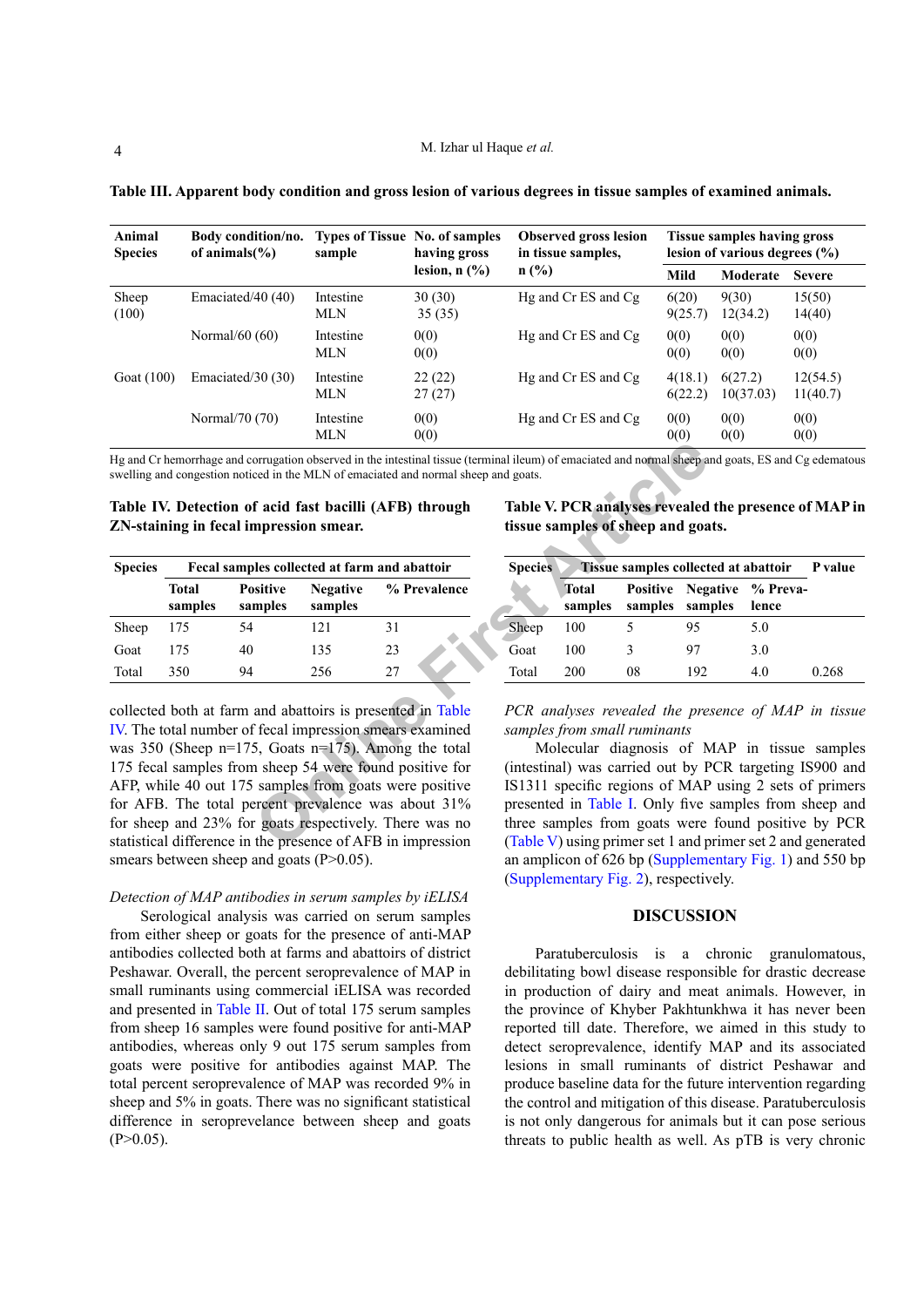disease, therefore its diagnosis is rather cumbersome. The organism shed in the milk during clinical and sub clinical infection and have the potential to survive at pasteurization temperature (Grant *et al*., 2001). Debate on the role of the organism in the etiopathology of human Crohn's disease is gaining importance as bacterium has been isolated from the breast milk of a patient with Crohn's disease (Naser *et al*., 2000).

In the present study serum samples from small ruminants were analyzed by indirect ELISA. Antibodies against MAP were found in 9 % sheep and 5% goats in samples collected both at commercial farms and abattoir. The low prevalence percentage at farm level may be due to long survival rate of the disease and insensitive diagnostic tests. Moreover, because the MAP may go in latent stage (12 to 16 weeks) of infection and the levels of detectable antibodies through ELISA are significantly reduced, the ability to identify a truly positive paratuberculosis remains limited (Abbas *et al*., 2011). The current study shows similarity to the findings of (Hussain *et al*., 2018). He reported that the prevalence at an abattoir is higher than at the farm and the reason is quite understandable that mostly the low producer or untreatable animals are sold out by the farmers and those come to slaughter at the abattoirs. Sikandar *et al*. (2013) conducted a study to evaluate the effectiveness of conventional diagnostic tools including histopathological examination, ELISA and ZN staining for the prompt diagnosis of ovine paratuberculosis, the animals were randomly selected, from abattoirs of Jhang and 10.63% animals were declared as positive for MAP through ELISA.

Ziehl Nielsen (ZN) staining of fecal impression smears samples collected at commercial farms and abattoir exhibited AFB in 31% sheep and 23% goats. This study shows similarity with the findings reported elsewhere (Rehman *et al*., 2017). They reported that poor hygienic conditions at local farms increase the chances of occurrence of the disease. Along with this higher number of animals in a limited area, constant shedding of *Mycobacterium* by sick animals and ability of the bacteria to remain for longer time in the environment are the major predisposing elements of pTB. Emaciation and diarrhea were also mentioned in JD (Delgado *et al*., 2009). The shedding of MAP bacilli in fecal samples frequently precedes the onset of serum antibody responses (Stewart *et al*., 2006; Whittington *et al*., 2001). Hence, the current study revealed the very early onset of the antibodies response in the infected lambs, it would have been interesting to examine fecal shedding during the early post infection period, but restrictions on the availability of culturing facilities precluded these samples from being test. The preeminence of intestinal samples over mesenteric lymph nodes for the detection of MAP using ZN staining was indicated previously (Sikandar *et al*., 2013).

**EXECUTE:** See the MAP may go in latent stage of small intestine and **granu**<br> **ONLIFERA are significantly reduced, the** and upper portions of the subready positive parather<br>
2011). The current study shows cells along with Postmortem examination revealed pathological lesions including thickness and corrugation in 30% and 22% of intestinal samples, while hemorrhages, edematous swelling was observed in 35% and 27% in MLN samples in sheep and goats respectively. Our results are in accordance with the finding reported elsewhere (Alharbi *et al*., 2012; Maxie *et al*., 2007). They observed that advanced cases of JD were typified by diffused intestinal thickening coupled with longitudinal and transverse corrugations that gave rise to asymmetrical folds having red surfaces but no ulcerations. A histopathological study in India revealed inflammation of intestine, thickening and corrugation of small intestine and granulomatous inflammation (Sivakumar *et al*., 2006). In the present study the mucosa and upper portions of the submucosa of the intestinal section, there was an increase infiltration of mononuclear cells along with mild infiltration of neutrophils and eosinophils. There was sloughing of the mucosal lining of the intestine. The mucosal gland of the intestine shows atrophy because of heavy infiltration of inflammatory cells. The epithelioid macrophage cytoplasm was darker and foamy in appearance. Another study also revealed that in cattle main lesions of JD usually confined to the intestine and associated lymph nodes (Tiwari *et al*., 2006). The thickening of the intestinal wall up to three or four times than normal with corrugation of the mucosa was characteristic for pTB. There was a thick capsule of fibrous connective tissue (FCT) in the mesenteric lymph nodes. In the cortical and parcortical regions variable sized calcified and variable sized necrotic areas by thin layer of FCT. It has also been revealed that thickening and corrugation of intestine along with enlargement of MLN were prominent in diseased animals (Koets *et al*., 2015).

The percent prevalence of MAP confirmed by PCR on abattoir level both for sheep and goats was 5% and 3% respectively. Although PCR is more sensitive technique than acid-fast staining, however the result obtained in this study showed a higher number of positive samples with acid-fast staining compared to PCR (Khan *et al*., 2010). This significant difference between PCR and ZN staining might be due to low specificity of ZN staining. Paratuberculosis might be hindering factors present in the fecal samples or their might be a chance of missing of MAP DNA in 4-6 µl of the sample collected from tissue samples for PCR, while ZN staining revealed the presence of AFB in larger sample spread over the slide or there could be some more unknown factors involved (Hussain *et al*., 2018).

Various conventional and molecular techniques were used in this study for the detection of *Mycobacterium avium* subsp. *paratuberculosis* (MAP) in samples taken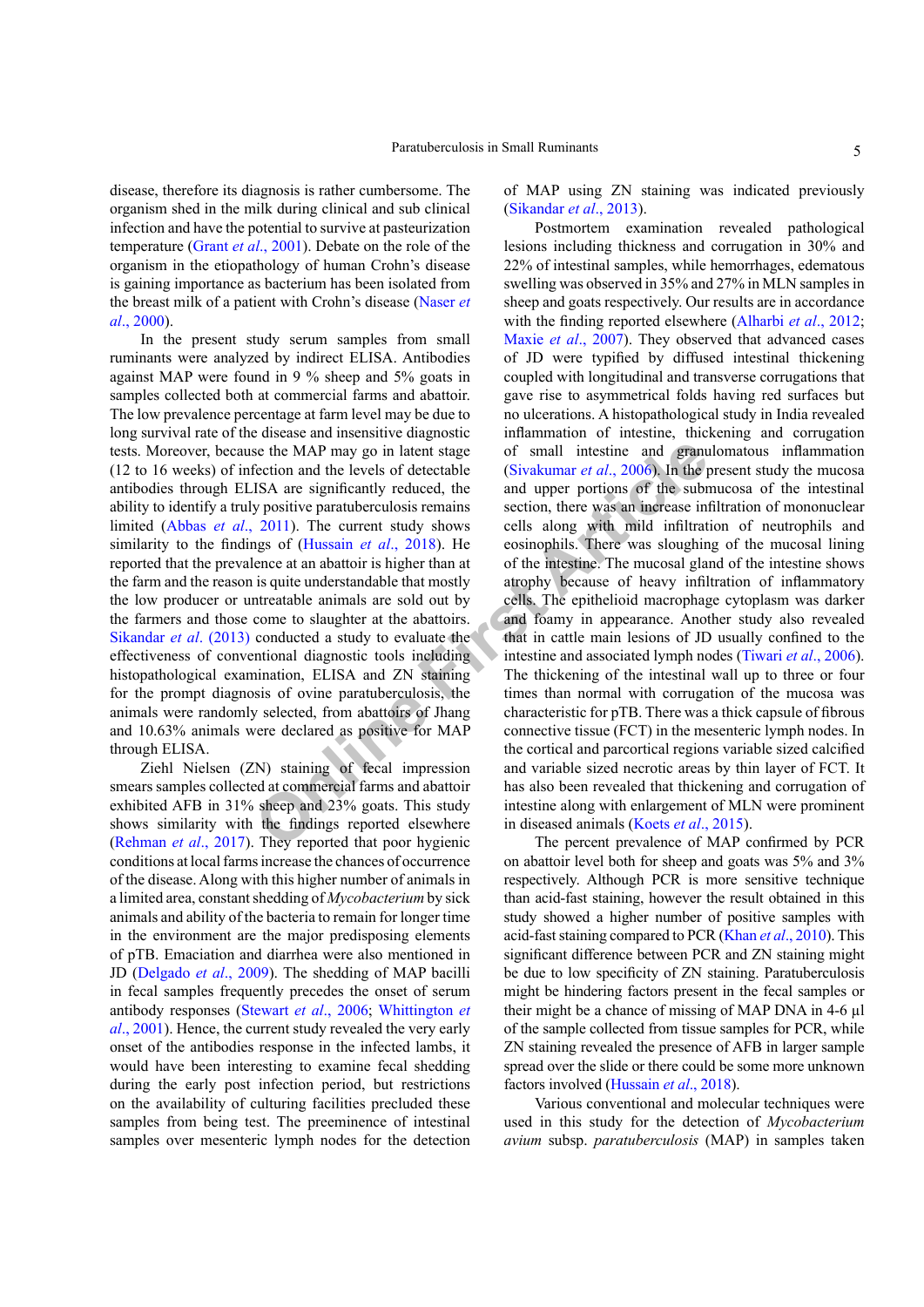from sheep and goats. Sensitivity and specificity of conventional methods (ZN staining and Postmortem) were found lower compared to PCR and iELISA. Since ZN staining could detect acid fast bacilli (AFB) and postmortem only examined gross and histopathological lesions could be possible. It is well known that all AFB are not MAP, therefore most of the samples found positive by ZN staining were negative by PCR and iELISA. In this study, less number of samples were found positive by iELISA and PCR. No doubt these techniques are more sensitive and specific for the detection of pathogens, however the reason of lower sensitivity of these tools might be less number of samples analyzed in this study at limited geographical locations. Therefore, we recommend extensive epidemiological investigation throughout the province to devise a comprehensive therapeutics and control strategies for MAP infection in small ruminants.

Moreover, the low prevalence of MAP by PCR compared to ELISA might be due long incubation period of MAP and extensive use of antibiotics in small ruminants in the region of study. These results were found in similarity index with the findings reported elsewhere (Hajikolaei *et al*., 2006). Another study reported that primers targeted insertion sequence against IS900 and IS1311 can magnify DNA regions of MAP (Sevilla *et al*., 2005).

Grapheno intervalence of MAP in the presence of MAP in small runninants.<br>
We prevented the subplementary intervalence of MAP by PCR<br>
We prevented on the main of earlier of endities in small runninants in<br>
Statement of conf In this study analyses of serum samples by iELISA revealed the presence of antibodies against MAP in 9% sheep and 5% goats. Additionally, PCR revealed the presence of MAP in 5% sheep and 3% goat's tissue samples. Compared to studies conducted elsewhere in Pakistan revealed 11% sero-prevalence of MAP in small ruminants by iELISA (Sikandar *et al*., 2013). Moreover, molecular techniques confirmed the presence of MAP in 12.8% and 14.2% samples from ruminants (Khan *et al*., 2010). Sero-molecular prevalence of MAP in small ruminants at Peshawar district during specific time period of the study was found lower compared to other parts of the country (Sikandar *et al*., 2013; Khan *et al*., 2010).

An iELISA is an appropriate method for the detection of chronic granulomatous infections like pTB as these types of diseases are mostly taking long time to exhibit clinical signs due to very slow growth of causative agent. In this investigation, presence of MAP in small ruminants at district Peshawar is indicated by the resultant 9% and 5% seroprevalence both in sheep and goats using a specific commercially available iELISA Kit. The present study concluded that the presence of anti-MAP antibodies in small ruminants, its associated lesions and AFB in tissue samples, and later on confirmation by PCR implicated that MAP could be a serious threat to livestock industry, as well as to public health at district Peshawar.

#### **ACKNOWLEDGEMENT**

The research work was financially supported by Startup research grant program (SRGP), Higher Education Commission (HEC) Islamabad, Pakistan (SRGP-1327) and Pak-US Science and Technology Cooperation Program, Phase 7, 2017. Pak-US S and T cooperation program is supported and implemented by the National Academy of Sciences (NAS), USA and Higher Education Commission (HEC), Pakistan. We are also thankful to Department of Animal Health, The University of Agriculture, Peshawar for supporting this research work.

#### *Supplementary material*

There is supplementary material associated with this article. Access the material online at: [https://dx.doi.](https://dx.doi.org/10.17582/journal.pjz/20191014071021) org/10.17582/journal.pjz/20191014071021

*Statement of conflict of interest* 

The authors have no conflict of interest to disclose.

#### **REFERENCES**

- Abbas, M.M., Munir, S.A., Khaliq, M.I., Haq, M.T. and Qureshi, Z.A., 2011. Detection of paratuberculosis in breeding bulls at Pakistani semen production units. A continuous source of threat. *J. ISRN Vet. Sci.,* **501235**: 1-8. <https://doi.org/10.5402/2011/501235>
- Alharbi, K.B., Swailem, M.A., Dubaib, A., AlYamani, E., Naeem, A., Shehata, M., Hashad, M.E., Albusadah, K.A. and Mahmoud, O.M., 2012. Pathology and molecular diagnosis of paratuberculosis of camels. *Trop. Anim. Hlth. Prod.,* **44**: 173-177. [https://doi.](https://doi.org/10.1007/s11250-011-9905-2) org/10.1007/s11250-011-9905-2
- Ayele, W.Y., Machackova, M. and Pavlik, I., 2001. The transmission and impact of paratuberculosis infection in domestic and wild ruminants. *Vet. Med. Czech.,* **46**: 205–224. [https://doi.](https://doi.org/10.17221/7878-VETMED) [org/10.17221/7878-VETMED](https://doi.org/10.17221/7878-VETMED)
- Bancroft, J.D. and Gamble, M., 2007. *Theory and practice of histological techniques*. 5<sup>th</sup> ed. Churchill Livingstone, London, pp. 125-138.
- Beard, P.M., Daniels, M.J., Henderson, D., Pirie, A., Rudge, K., Buxton, D., Rhind, S., Greig, A.R., Hutchings, M., McKendrick, I., Stevenson, K. and Sharp, J.M., 2001. Paratuberculosis infection of non-ruminant wildlife in Scotland. *J. clin. Microbiol.,* **39**: 1517–1521. [https://doi.org/10.1128/](https://doi.org/10.1128/JCM.39.4.1517-1521.2001) [JCM.39.4.1517-1521.2001](https://doi.org/10.1128/JCM.39.4.1517-1521.2001)
- Buergelt, C.D., Layton, A.W., Ginn, P.E., Taylor, M., King, J.M., Habecker, P.L., Mauldin, E., Whitlock, R., Rossiter, C. and Collins, M.T., 2000. The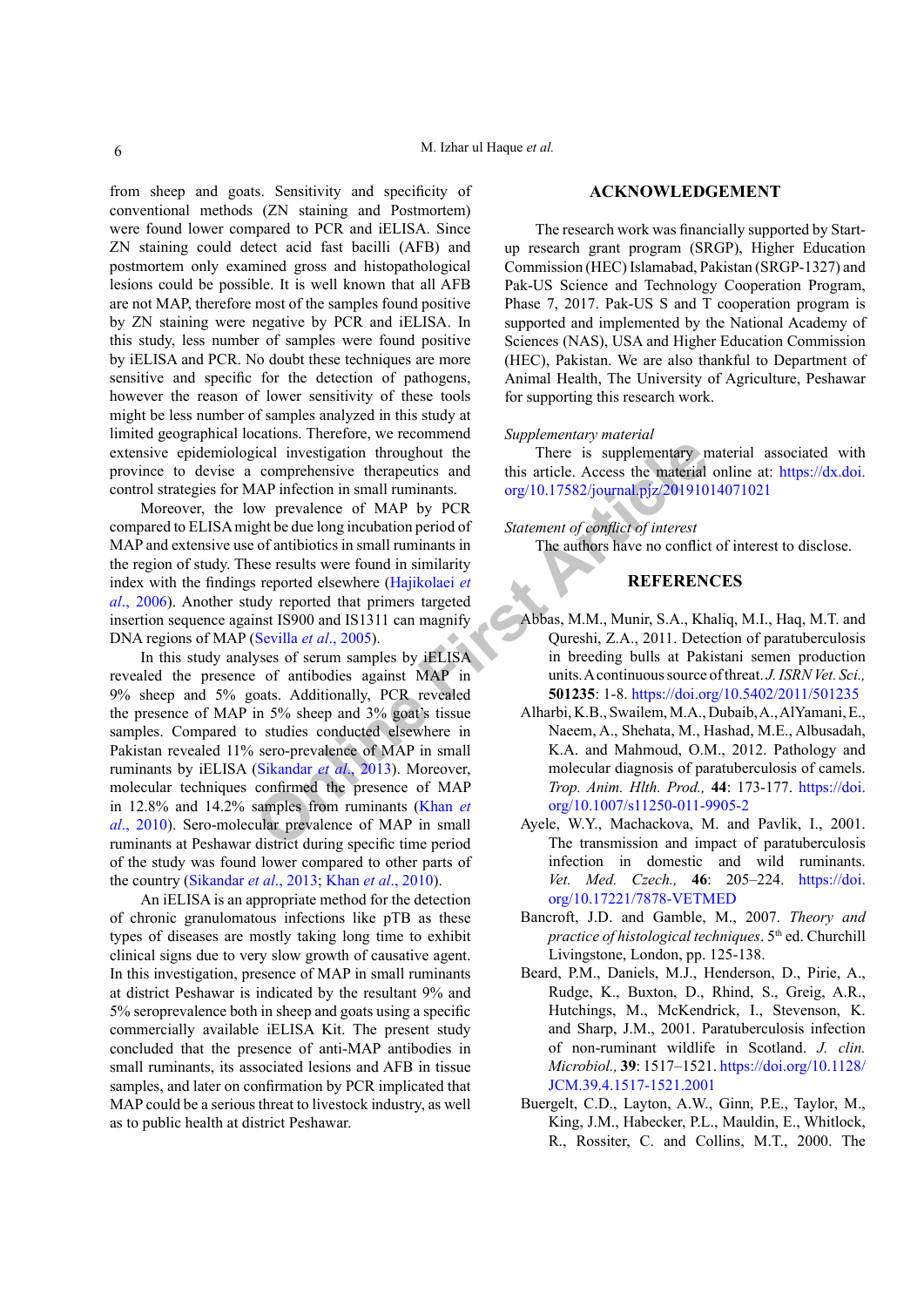pathology of spontaneous paratuberculosis in the North American Bison (Bison bison). *Vet. Pathol.,* **37**: 428–438.<https://doi.org/10.1354/vp.37-5-428>

- Cappuccino, J.G. and Sherman, N., 2008. *Microbiology, a laboratory manual.* 7<sup>th</sup> Ed. Dorling Kindersley, India. pp. 77-79.
- Delgado, F., Etchechoury, D., Gioffré, A., Paolicchi, F., Blanco, V.F., Mundo, S. and Romano, M.I., 2009. Comparison between two in situ methods for *Mycobacteriumavium* subspecies *paratuberculosis* detection in tissue samples. *Trop. Anim. Hlth. Prod.,* **42**: 633–638.
- Eltholth, M.M., Marsh, V.R., Winden, S.V. and Guitian, F.J., 2009. Contamination of food products with *Mycobacterium avium* subsp. *paratuberculosis*: A systematic review. *J. appl. Microbiol.,* **107**: 1061–1071. https://doi.org/10.1111/j.1365- [2672.2009.04286.x](https://doi.org/10.1111/j.1365-2672.2009.04286.x)
- *Compa[r](https://doi.org/10.1016/j.smallrumres.2012.06.010)ing to the Articlear Comparing Spin Microbiol, 107:*<br> *Comparing to the article of Mycology* (10.1111/j.1365-<br>
11.7. https://doi.org/10.1111/j.1365-<br>
11.7. https://doi.org/10.1111/j.1365-<br>
11.7. https://doi.org/10.1 Fiorentino, M.A., Gioffré, A., Cirone, K.C., Morsella, Alonso, B., Delgado, F. and Paolicchi, F., 2012. First isolation of *Mycobacterium avium*subsp*. paratuberculosis* in a dairy goat in Argentina: Pathology and molecular characterization. *Small Rum Res*., **108**: 133– 136. https://doi.org/10.1016/j. [smallrumres.2012.06.010](https://doi.org/10.1016/j.smallrumres.2012.06.010)
- Grant, R.I., Rowe, M.T., Dundee, L. and Hitchings, E., 2001. *Mycobacterium avium* subsp*. paratuberculosis* its incidence, heat resistance and detection in milk and dairy products. *Int. J. Dairy Technol.,* **54**: 2–13. https://doi.org/10.1046/j.1471- [0307.2001.00009.x](https://doi.org/10.1046/j.1471-0307.2001.00009.x)
- Greig, A., Stevenson, K., Henderson, D., Perez, V., Hughes, V., Pavlik, I., Hines, ME., McKendrick, I. and Sharp, J.M., 1999. Epidemiological study of paratuberculosis in wild rabbits in Scotland. *J. clin. Microbiol.,* **37**: 1746–1751. https://doi.org/10.1128/ [JCM.37.6.1746-1751.1999](https://doi.org/10.1128/JCM.37.6.1746-1751.1999)
- Gwozdz, J.M., 2010. *Paratuberculosis (Johne's Disease)*. Australian and New Zealand Standard Diagnostic Procedures., 2010.
- Hajikolaei, M.R., Ghorbanpoor, M. and Slaymani, M., 2006. The prevalence of *Mycobacterium paratuberculosis* infection in ileocecal valve of cattle slaughtered in Ahvaz abattoir. *Iran. J. Vet. Res.,* **7**: 77-80.
- Hasonova, L., Trcka, I., Babak, V. and Rozsypalova, Z., 2009. Distribution of *Mycobacterium avium* subsp. *paratuberculosis*in tissues of naturally infected cattle as affected by age. *Vet. Med.,* **54**: 257–269. <https://doi.org/10.17221/54/2009-VETMED>
- Hines, M.E., Stabel, J.R., Sweeney, R.W., Griffin, F., Talaat, A.M., Bakker, D. and Benedictus, G.,

2007. Experimental challenge models for Johne's disease. A review and proposed international guidelines. *Vet. Microbiol.,* **122**: 197–222. [https://](https://doi.org/10.1016/j.vetmic.2007.03.009) [doi.org/10.1016/j.vetmic.2007.03.009](https://doi.org/10.1016/j.vetmic.2007.03.009)

- Hussain, S.M., Muhammad, T.J., Aziz, R., Farzana, R. and Mehwish, Q., 2018. Prevalence of paratuberculosis in cattle and buffaloes in Punjab Pakistan. *Pakistan J. agricul. Sci.,* 55: 427-432.
- Khan, F.A., Chaudhry, Z.I., Ali, M.I., Khan, S., Mumtaz, N. and Ahmad, I., 2010. Detection of *Mycobacterium avium* subsp. *paratuberculosis* in tissue samples of cattle and buffaloes. *Trop. Anim. Hlth. Prod.,* **42**: 633–638. [https://doi.org/10.1007/](https://doi.org/10.1007/s11250-009-9467-8) [s11250-009-9467-8](https://doi.org/10.1007/s11250-009-9467-8)
- Koets, A.P., Eda, S. and Sreevatsan, S., 2015. The within host dynamics of *Mycobacterium avium* subsp. *paratuberculosis* infection in cattle. *Vet. Res.,* **46**: 1-17. <https://doi.org/10.1186/s13567-015-0185-0>
- Kruze, J., Monti, G., Schulze, F., Mella, A. and Leiva, S., 2013. Herd–level prevalence of Map infection in dairy herds of southern Chile determined by culture of environmental fecal samples and bulk–tank milk qPCR. *Prev. Vet. Med.* **111**: 319–324. [https://doi.](https://doi.org/10.1016/j.prevetmed.2013.05.011) [org/10.1016/j.prevetmed.2013.05.011](https://doi.org/10.1016/j.prevetmed.2013.05.011)
- Liapi, M., Leontides, L., Kostoulas, P., Botsaris, G., Iacovou, Y., Rees, C., Georgiou, K., Smith, G., Naseby, D.C., 2011. Bayesian estimation of the true prevalence of *Mycobacterium avium*subsp. *paratuberculosis* infection in Cypriot dairy sheep and goat flocks. *Small Rumin. Res*., **95**: 174–178. <https://doi.org/10.1016/j.smallrumres.2010.09.010>
	- Lombard, J.E., Gardner, I.A., Jafarzadeh, S., Fossler, C., Harris, B. and Capsel, R., 2013. Herd–level prevalence of *Mycobacterium avium*subsp*. paratuberculosis* infection in United States dairy herds in 2007. *Prev. Vet. Med.,* **108**: 234–238. <https://doi.org/10.1016/j.prevetmed.2012.08.006>
	- Manning, J.B.E., Steinberg, H.V., Krebs and Collins, M.T., 2002. Diagnostic testing patterns of natural *Mycobacterium paratuberculosis* infection in pygmy goats. *Can. J. Vet. Res.* **67**: 213–218.
	- Maxie, M.G., Jubb K.V.F., Kennedy, P.C. and Palmer, N.C., 2007. *Pathology of domestic animals*. Saunders Elsevier, London, **5**: 222-225.
	- Mercier, P., Baudry, C., Beaudeau, F., Seegers, H. and Malher, X., 2010. Estimated prevalence of *Mycobacterium avium* subspecies *paratuberculosis*  infection in herds of dairy goats in France. *Vet. Rec.,* **167**: 412–416.<https://doi.org/10.1136/vr.c4454>
	- Naser, A.S., Shafran, I. and Schwartz, D., 2000. Isolation of *Mycobacterium avium* subspecies *paratuberculosis* from breast milk of Crohn's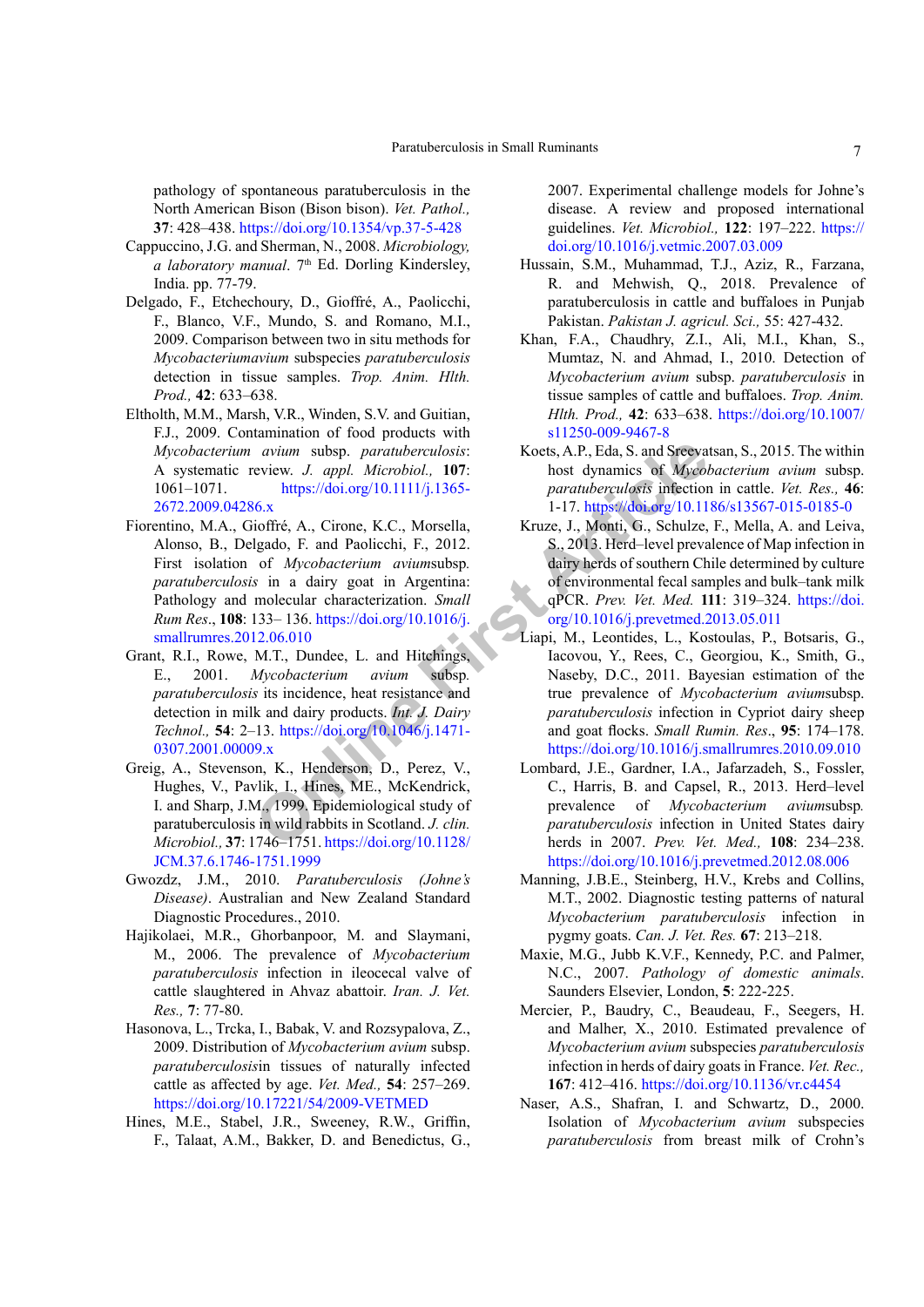disease patients. *Am. J. Gastroenterol.*, **95**: 1094–1095. [https://doi.org/10.1111/j.1572-](https://doi.org/10.1111/j.1572-0241.2000.01954.x) [0241.2000.01954.x](https://doi.org/10.1111/j.1572-0241.2000.01954.x)

- Nielsen, S.S., 2008. Transitions in diagnostic tests used for detection of *Mycobacterium avium*  subsp*. paratuberculosis* infections in cattle. *Vet. Microbiol.,* **132**: 274–282. [https://doi.org/10.1016/j.](https://doi.org/10.1016/j.vetmic.2008.05.018) [vetmic.2008.05.018](https://doi.org/10.1016/j.vetmic.2008.05.018)
- Okuni, J.B., 2013. Occurence of paratuberculosis in African countries: A review. *J. Vet. Adv.,* **3**: 1–8.
- Rehman, A., Javed, M.T., Rizvi, F. and Khan, M.N., 2017. Prevalence and pathology of paratuberculosis in cattle and buffaloes at Faisalabad abattoir. *Pakistan J. agric. Sci.,* **54**: 189-194. [https://doi.org/10.21162/](https://doi.org/10.21162/PAKJAS/17.5989) [PAKJAS/17.5989](https://doi.org/10.21162/PAKJAS/17.5989)
- Salgado, M., Kruze, J. and Collinsm M.T., 2007. Diagnosis of paratuberculosis by fecal culture and ELISA on milk and serum samples in two types of Chilean dairy goat herds. *J. Vet. Diagn. Invest*. **19**: 99–102. <https://doi.org/10.1177/104063870701900117>
- Mycobacterium aviums about a man be the tell state of Chilean M.T., 2007. Diagnosis Mycobacterium avium subs<br>
Sosis by fecal culture and ELISA on subsp. *nov* and Mycobacterium subsp. *nov* and Mycobacterium subsp. *nov* a Sevilla, I., Singh, S.V., Garrido, J.M., Aduriz, G., Rodríguez, S., Geijo, M.V., Whittington, R., Saunders, J.V., Whitlock, R.H. and Juste, R.A., 2005. Molecular typing of *Mycobacterium avium* subsp. *paratuberculosis* strains from different hosts and regions. *Rev. Scienti. Tech. Int. Office Epizoot*., **24**: 1061–1066. https://doi.org/10.20506/rst.24.3.1634
- Seyyedin, M., Zahraei, T. and Najafi, M.F., 2010. Comparison of isolation frequency of *Mycobacterium avium* subsp. *paratuberculosis*from different types of samples. *Pak. Vet. J.,* **30**: 143–149.
- Sikandar, A., Cheema, A.H., Adil, M., Younus, M., Zaneb, H., Zaman, M.A., Tipu, M.Y. and Masood, S., 2013. Ovine paratuberculosis-a histopathological study from Pakistan. *J. Anim. Pl. Sci.,* **23**: 749-753.
- Singh, S. V., Chaubey, K. K., Gupta. S., Gupta, V.K., Agrawal, N.D. and Kumar, N., 2013. Co–infection of *Mycobacterium avium* subspecies *paratuberculosis*  and *Brucellamelitensis* in a sirohi breed of goats in India. *Adv. Anim. Vet. Sci.,* **1**: 188 – 190.
- Sivakumar, P., Tripathi, B.N., Singh, N. and Sharma, A.K., 2006. Pathology of naturally occurring

Paratuberculosis in water buffaloes (*Bubalus bubalis*). *Vet. Pathol.,* **43**: 455-462. [https://doi.](https://doi.org/10.1354/vp.43-4-455) [org/10.1354/vp.43-4-455](https://doi.org/10.1354/vp.43-4-455)

- Stewart, D.J., Vaughan, J.A., Stiles, P.L., Noske, P.J., Tizard, M.L.V., Prowse, S.J., Michalski, W.P., Butler, K.L. and Jones, S.L., 2006. A long-term study in Angora goats experimentally infected with *Mycobacterium avium* subsp. *paratuberculosis*: clinical disease, fecal culture and immunological studies. *Vet. Microbiol.,* **113**: 13–24. [https://doi.](https://doi.org/10.1016/j.vetmic.2005.09.015) [org/10.1016/j.vetmic.2005.09.015](https://doi.org/10.1016/j.vetmic.2005.09.015)
- Thorel, M.F., Krichevsky, M. and Levy-Frebault, V.V., 1990. Numerical taxonomy of mycobactindependent mycobacteria, emended description of *Mycobacterium avium*subsp. *avium* subsp. *nov*., *Mycobacterium avium* subsp. *paratuberculosis* subsp. *nov* and *Mycobacterium avium* subsp. *silvaticum* subsp. *nov*. *Int. J. System. Bact.,* **40**: 254– 260. <https://doi.org/10.1099/00207713-40-3-254>
- Tiwari, A., Van-Leeuwen, J.A., McKenna, S.L., Keefe, G.P. and Barkema, H.W., 2006. Johne's disease in Canada part I: Clinical symptoms, pathophysiology, diagnosis and prevalence in dairy herds. *Canadian Vet. J.,* **47**: 874-882.
- Twort, F.W., 1910. *A method for isolating and growing the lepra bacillus of man. (Preliminary note.)*. Royal Society of London, pp. 156-158.
- Vansnick, E., 2004. *Johne's disease in zoo animals: Development of molecular tools for the detection and characterization of* Mycobacterium avium *subspecies* paratuberculosis. Doctorial thesis, Instituutvoor Tropische Geneeskunde Departement Diergeneeskunde, Belgium.
- Whittington, R.J., Taragel, C.A., Ottaway, S., Marsh, I., Seaman, J. and Fridriksdottir, V., 2001. Molecular epidemiological confirmation and circumstances of occurrence of sheep (S) strains of *Mycobacterium avium* subsp. *paratuberculosis* in cases of paratuberculosis in cattle in Australia and sheep and cattle in Iceland. *Vet. Microbiol.,* **79**: 311–322. [https://doi.org/10.1016/S0378-1135\(00\)00364-3](https://doi.org/10.1016/S0378-1135(00)00364-3)